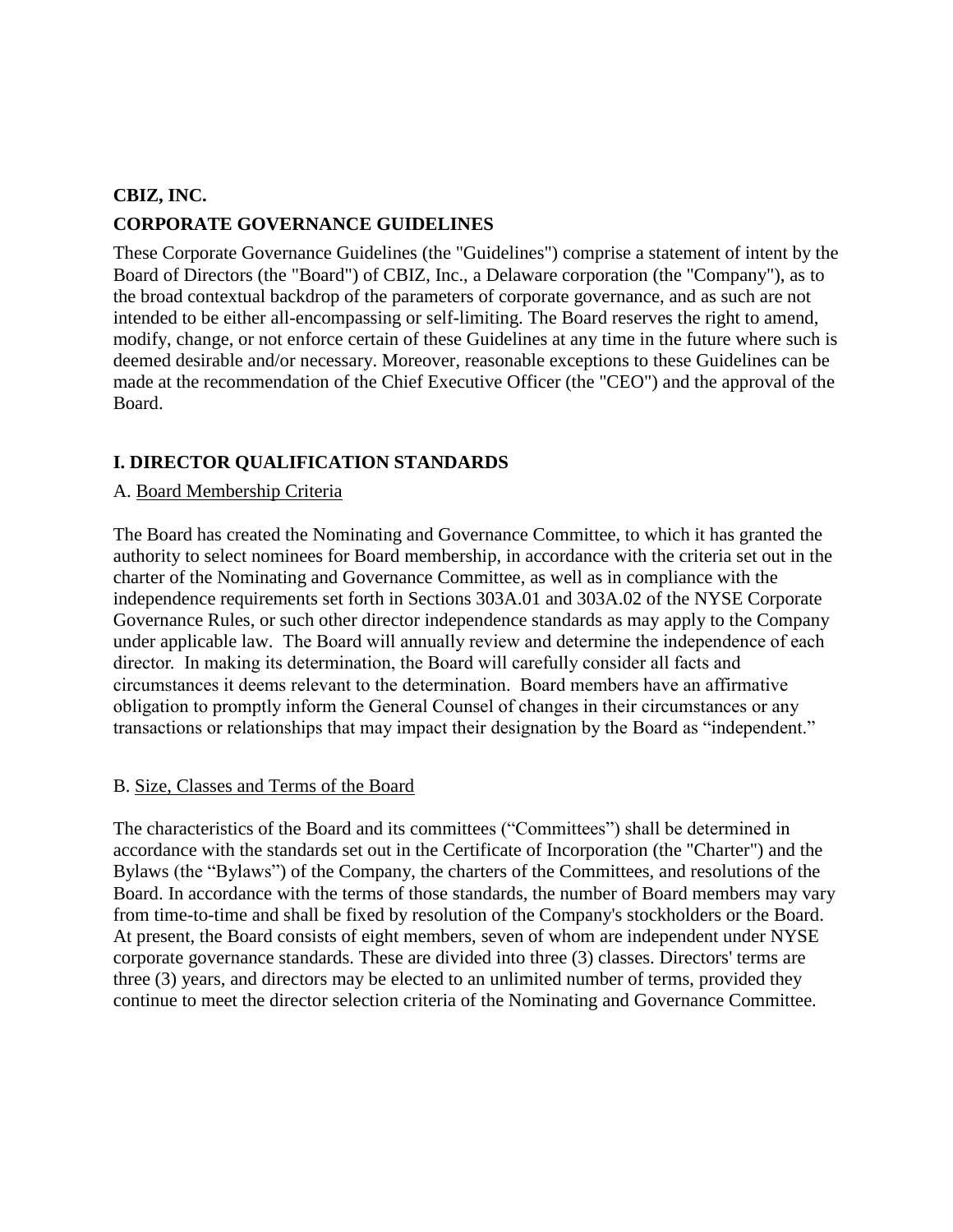## **II. COMMITTEES OF THE BOARD**

The Board has three standing Committees: an Audit Committee, a Compensation Committee and a Nominating and Governance Committee. The Board may add new committees or remove existing committees as it deems advisable in the fulfillment of its responsibilities. Each Committee will perform its duties as assigned by the Board in compliance with the Bylaws and the committee's charter.

Each of the standing Committees will have its own written charter. The charter will set forth the responsibilities, duties and authorities of each Committee, the qualifications and procedures of each Committee and how the committee will report to the Board. Each Committee member must satisfy the membership requirements set forth in the relevant Committee charter.

The Chairman of each Committee will determine the frequency of Committee meetings, consistent with the Committee's charter and the Company's needs.

# **III. DIRECTOR RESPONSIBILITIES AND PERFORMANCE**

### A. Director Duties

The duties of the Board and its Committees shall be determined in accordance with the standards set out in the Charter and Bylaws of the Company, the charters of the Committees, and resolutions of the Board.

#### B. Board Meeting and Procedures

#### 1. Selection of Agenda Items for Board Meetings

The Board will hold regularly scheduled meetings at least four times a year and will hold additional meetings as necessary. The Chairman of the Board will establish the agenda for each Board meeting, and each Committee Chairman will establish the agenda for the respective Committees. Each Board member is free to suggest to the Chairman of the Board the inclusion of items on the agenda.

Information relevant to a director's understanding of matters to be addressed at a Board or committee meeting will be provided sufficiently in advance of meetings to the extent practicable to allow directors to prepare for discussion of the items at the meeting.

Directors are expected to prepare for and attend all meetings of the Board and the committees on which they serve. Directors are expected to attend the Company's annual stockholder meeting.

#### 2. Board Materials Distributed in Advance

Information that is important to the Board's understanding of the agenda items to be discussed at its meetings, as well as information relating to the plans, goals, operations and results of the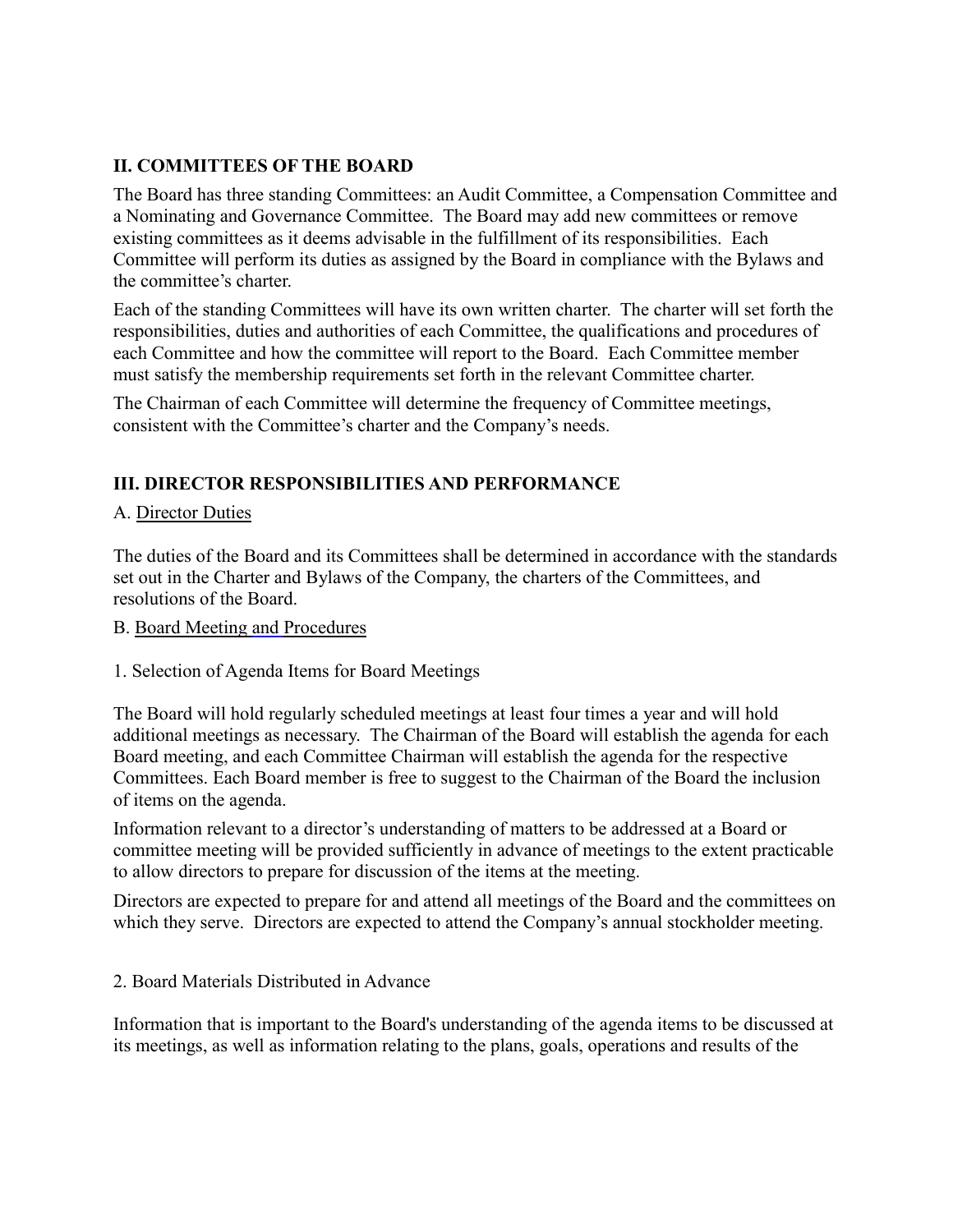Company, should be distributed for review, whenever practicable, in writing to the Board and its Committees in advance of Board or Committee meetings.

#### 3. Executive Sessions of Outside Directors

Independent and non-management directors shall meet in executive sessions at least twice a year and otherwise as they determine to be necessary or appropriate. To the extent any nonmanagement director would not be considered independent pursuant to these Guidelines, the independent directors of the Board shall meet in executive session at least once per year. At the commencement of each meeting of such independent and non-management directors, the directors present shall first determine which director shall preside over the meeting, and that presiding director shall conduct the meeting. The directors participating in such executive sessions may invite the attendance of any person deemed necessary by the directors to facilitate the business or discussions to be conducted by the directors at such meetings.

#### C. Evaluation of Company Officers

At least annually, the full Board shall monitor the performance of the Company and its officers and senior management based on objective criteria related to strategic and periodic objectives and plans of the Company. The Board will be given the opportunity to review, discuss and approve such plans prior to their adoption.

#### D. Director Compensation

Board compensation should be set by the Compensation Committee, and by agreement of the Board, in accordance with its Charter and Compensation Philosophy as set out in the Company's Proxy Statement. In determining Board compensation, the Compensation Committee and the Board shall be mindful that questions as to directors' independence may be raised when directors' fees and emoluments exceed what is customary, when the Company makes substantial charitable contributions to organizations in which a director is affiliated, or when the Company enters into consulting contracts with (or provides other indirect forms of compensation to) a director. The Board is obligated to critically evaluate each of these matters when determining the form and amount of director compensation and the independence of a director.

#### **IV. DIRECTOR ACCESS TO MANAGEMENT AND INDEPENDENT ADVISORS**

Board members shall have complete and unfettered access to the Company's management. Unless excused for reasonable cause, the CEO, the President, the Chief Financial Officer, and the General Counsel and Corporate Secretary, as well as such other members of management as the Board deems necessary, shall attend each Board meeting. The Chairman of the Board, as well as the Chairmen of each of the Audit Committee, Compensation Committee, and Nominating and Governance Committee may designate other individuals to attend Board meetings, as